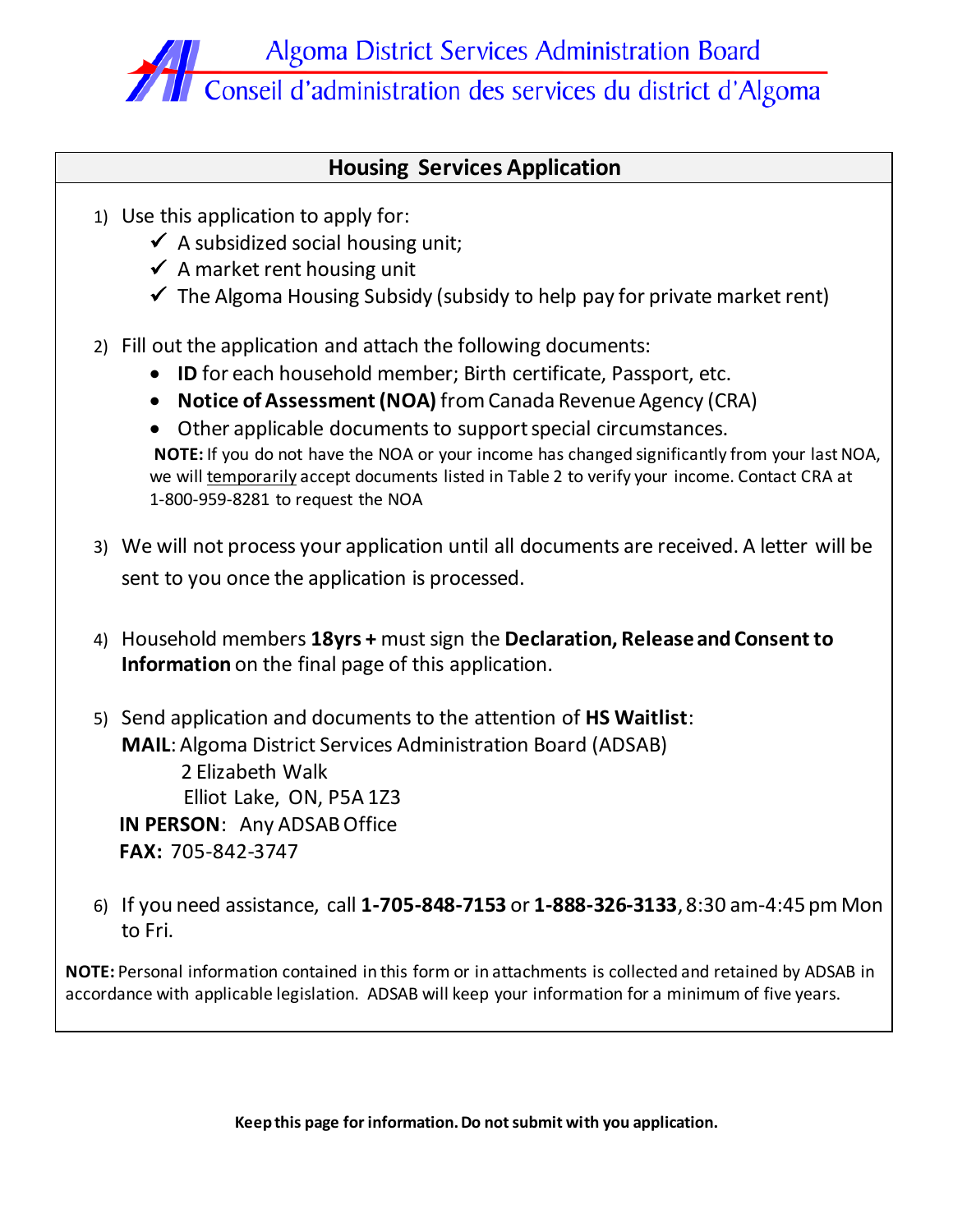| Table 1<br>We need these documents in order to process your application                          |                                                                                                                                                                                                  |  |  |
|--------------------------------------------------------------------------------------------------|--------------------------------------------------------------------------------------------------------------------------------------------------------------------------------------------------|--|--|
| <b>INFORMATION NEEDED</b>                                                                        | DOCUMENTS REQUIRED TO VERIFY INFORMATION                                                                                                                                                         |  |  |
| Proof of Income                                                                                  | Notice of Assessment (NOA)<br>$\bullet$<br>NOTE: If unavailable, we will accept the documents listed below (Table 2)<br>while you make arrangements with CRA at 1-800-959-8281 to obtain the NOA |  |  |
| Proof of Identity or Status in Canada;<br>Permanent Resident Status; Landed<br>Immigrants Status | Birth Certificate, Immigration Documents, Certificate of Live Birth,<br>Passport, Ontario ID Card, Secure Certificate of Indian Status/Secure<br>Status Card                                     |  |  |
| Student status - full-time<br>*Only required for student household<br>members with income        | OSAP assessment summary<br>$\bullet$<br>Confirmation of registry at a post-secondary school<br>Confirmation of enrolment in a primary or secondary school                                        |  |  |

|           | <b>Table 2</b>                                                                                                                               |           |                                                                        |  |  |  |
|-----------|----------------------------------------------------------------------------------------------------------------------------------------------|-----------|------------------------------------------------------------------------|--|--|--|
|           | If you do not have the NOA or your income has changed significantly from last year, we will temporarily accept the documents below to verify |           |                                                                        |  |  |  |
|           | your income. Contact CRA at 1-800-959-8281 to obtain your NOA                                                                                |           |                                                                        |  |  |  |
|           |                                                                                                                                              |           | <b>EMPLOYMENT</b>                                                      |  |  |  |
| $\bullet$ | Earnings - full-time, part-time, casual,                                                                                                     | $\bullet$ | Letter from employer or agency with gross income                       |  |  |  |
|           | seasonal, overtime                                                                                                                           | $\bullet$ | Pay stubs (for at least two months) or copy of cheque;                 |  |  |  |
|           | Commissions, tips, bonuses                                                                                                                   | $\bullet$ | Letter from benefits provider verifying your disability income.        |  |  |  |
| $\bullet$ | Illness and disability pay                                                                                                                   |           |                                                                        |  |  |  |
|           |                                                                                                                                              |           | <b>SELF-EMPLOYMENT</b>                                                 |  |  |  |
| $\bullet$ | <b>Business/Self Employment</b>                                                                                                              | $\bullet$ | Less than 1 year- Affidavit of earnings, expenses                      |  |  |  |
|           |                                                                                                                                              | $\bullet$ | More than 1 year: Financial statements, income tax (T1 & T2125),       |  |  |  |
|           |                                                                                                                                              |           |                                                                        |  |  |  |
|           |                                                                                                                                              |           | PENSIONS AND ALLOWANCES                                                |  |  |  |
| $\bullet$ | Old Age Security (OAS)                                                                                                                       | $\bullet$ | Cheque stubs or copy of cheques (OAS)                                  |  |  |  |
| $\bullet$ | Guaranteed Income Supplement (GIS)                                                                                                           | $\bullet$ | Letter from the agency issuing cheque                                  |  |  |  |
| $\bullet$ | Canada/Provincial Pension - CPP, QPP                                                                                                         | $\bullet$ | Statement from Service Canada (call 1-800-277-9914 to request copy)    |  |  |  |
| $\bullet$ | Pensions - Widow's, Retirement, War                                                                                                          | $\bullet$ | CRA Notice of Assessment and T slips (call 1-800-959-8281 to request a |  |  |  |
|           | Disability, other Country                                                                                                                    |           | copy)                                                                  |  |  |  |
| $\bullet$ | War Veteran's Allowance (DVA)                                                                                                                |           |                                                                        |  |  |  |
|           |                                                                                                                                              |           | <b>OTHER INCOME/ PAYMENTS</b>                                          |  |  |  |
| $\bullet$ | Workplace Safety & Insurance Board (WSIB)                                                                                                    | $\bullet$ | Letter from WSIB verifying type of benefits and gross amount           |  |  |  |
| $\bullet$ | Employment Insurance (EI)                                                                                                                    | $\bullet$ | Cheque stub or letter from government agency                           |  |  |  |
| $\bullet$ | Compensation for Victims of Crime Act                                                                                                        | $\bullet$ | El Gross Weekly Rate - print out of El claim                           |  |  |  |
| $\bullet$ | Alimony (spousal support)                                                                                                                    | $\bullet$ | Court order/written agreement.                                         |  |  |  |
| $\bullet$ | Ontario Student Award Program (OSAP)                                                                                                         | $\bullet$ | OSAP assessment summary                                                |  |  |  |
|           | <b>ASSETS</b>                                                                                                                                |           |                                                                        |  |  |  |
| $\bullet$ | Interest & dividends from all investments                                                                                                    | $\bullet$ | Copies of investment T-Slips                                           |  |  |  |
|           | (stocks, bonds, bank accounts, shares)                                                                                                       | $\bullet$ | Copy of RRSP, RESP and/or RDSP Annual statement                        |  |  |  |
| $\bullet$ | RRSP, RESP and/or RDSP)                                                                                                                      | $\bullet$ | Copy of Real Estate Appraisal (s)                                      |  |  |  |
| $\bullet$ | Real Estate (house, land, cottage)                                                                                                           | $\bullet$ | Copy of Insurance Policies; annual statements                          |  |  |  |
| $\bullet$ | Guaranteed Income Certificates (GIC's)                                                                                                       |           | Copy of T3 or T5 tax form                                              |  |  |  |
| ٠         | Life Insurance (with a cash surrender value)                                                                                                 |           |                                                                        |  |  |  |

**Keep this page for information. Do not submit with you application.**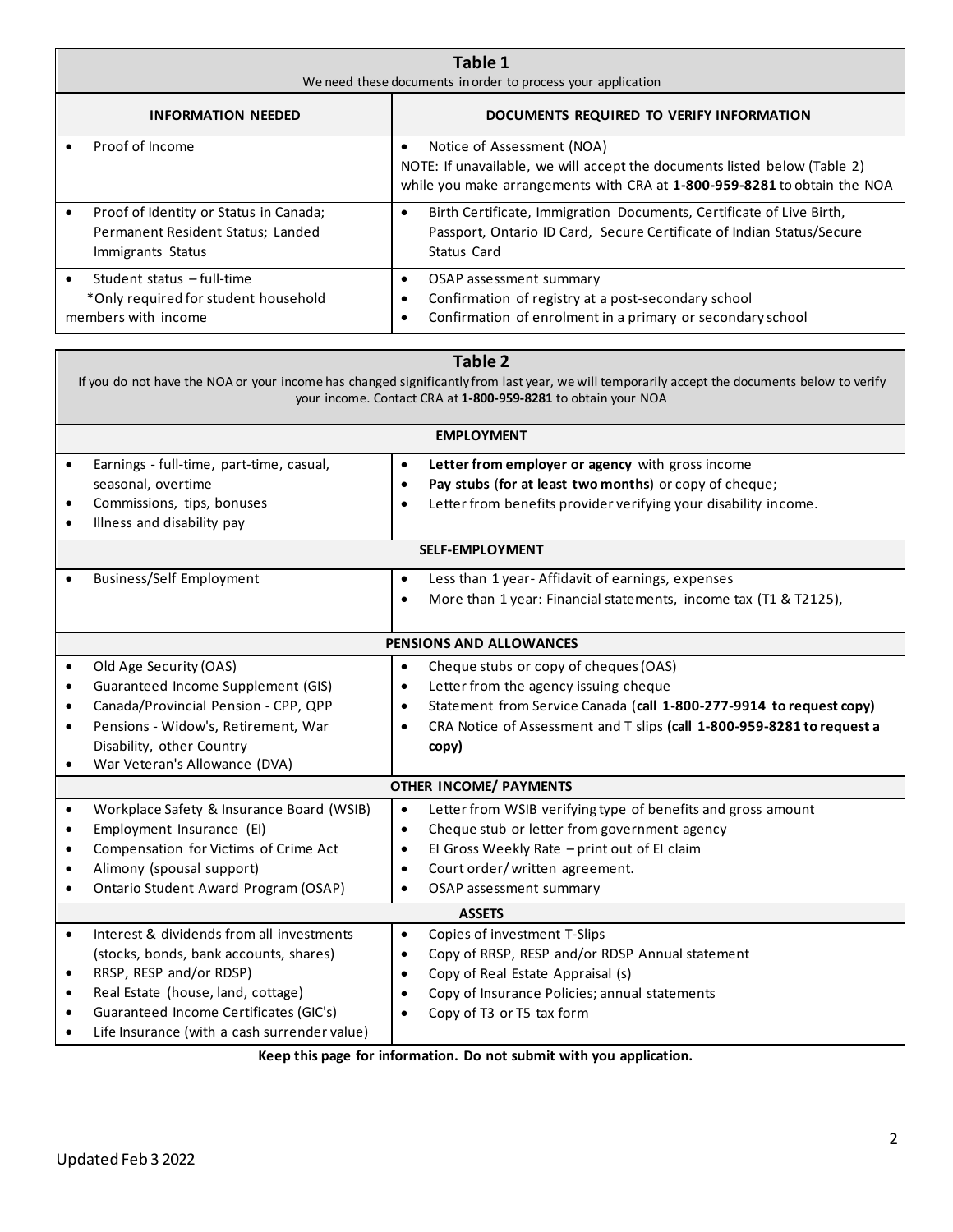# **Housing Services Application**

Please **PRINT** clearly in ink only.

| Are you receiving services from any of the following programs offered through Algoma District Services |  |                           |  |  |
|--------------------------------------------------------------------------------------------------------|--|---------------------------|--|--|
| Administration Board (ADSAB)?                                                                          |  |                           |  |  |
| $\Box$ Ontario Works/Temporary Care $\Box$ Housing Services                                            |  | $\Box$ Child Care Subsidy |  |  |
| Are you receiving services from Ontario Disability Services Program (ODSP)? $\Box$ Yes $\Box$ No       |  |                           |  |  |

If yes, to any services, please indicate the name of your worker: \_\_\_\_\_\_\_\_\_\_\_\_\_\_\_\_\_\_\_\_\_\_

|                                          | Please provide us with your personal information.                                                |                                                                                                  |
|------------------------------------------|--------------------------------------------------------------------------------------------------|--------------------------------------------------------------------------------------------------|
|                                          | <b>APPLICANT</b>                                                                                 | <b>SPOUSE</b>                                                                                    |
| <b>First Name</b>                        |                                                                                                  |                                                                                                  |
| <b>Last Name</b>                         |                                                                                                  |                                                                                                  |
| Gender                                   | $\Box$ Male $\Box$ Female $\Box$ Other gender                                                    | $\Box$ Male $\Box$ Female $\Box$ Other gender                                                    |
| <b>Date of Birth</b><br>(M/D/YR)         | $\frac{1}{\text{Month}} / \frac{1}{\text{Day}} / \frac{1}{\text{Year}}$                          | Month Day Year                                                                                   |
| <b>Social Insurance</b><br><b>Number</b> | #                                                                                                | #                                                                                                |
| <b>Indigenous Status</b>                 | $\Box$ Full Status<br>$\square$ Metis<br>$\Box N/A$                                              | $\Box$ Full Status<br>$\Box$ Metis<br>$\Box N/A$                                                 |
| <b>Status in Canada</b>                  | $\Box$ Canadian Citizen<br>$\Box$ Landed Immigrant<br>$\Box$ Refugee<br>$\Box$ Other<br>Specify: | $\Box$ Canadian Citizen<br>$\Box$ Landed Immigrant<br>$\Box$ Refugee<br>$\Box$ Other<br>Specify: |
| <b>Able to Live</b><br>Independently?    | $\square$ Yes<br>$\Box$ No<br>If no, do you have supports in place?<br>$\Box$ Yes<br>$\Box$ No   | $\Box$ Yes $\Box$ No<br>If no, do you have supports in place?<br>$\square$ Yes<br>$\Box$ No      |
| <b>Phone Number:</b>                     | □ Cell □ Home □ Work                                                                             | $\Box$ Cell $\Box$ Home $\Box$ Work                                                              |
| <b>Email Address:</b>                    |                                                                                                  |                                                                                                  |
| <b>Marital Status:</b>                   | $\Box$ Single $\Box$ Married $\Box$ Common-law $\Box$ Divorced $\Box$ Widowed                    |                                                                                                  |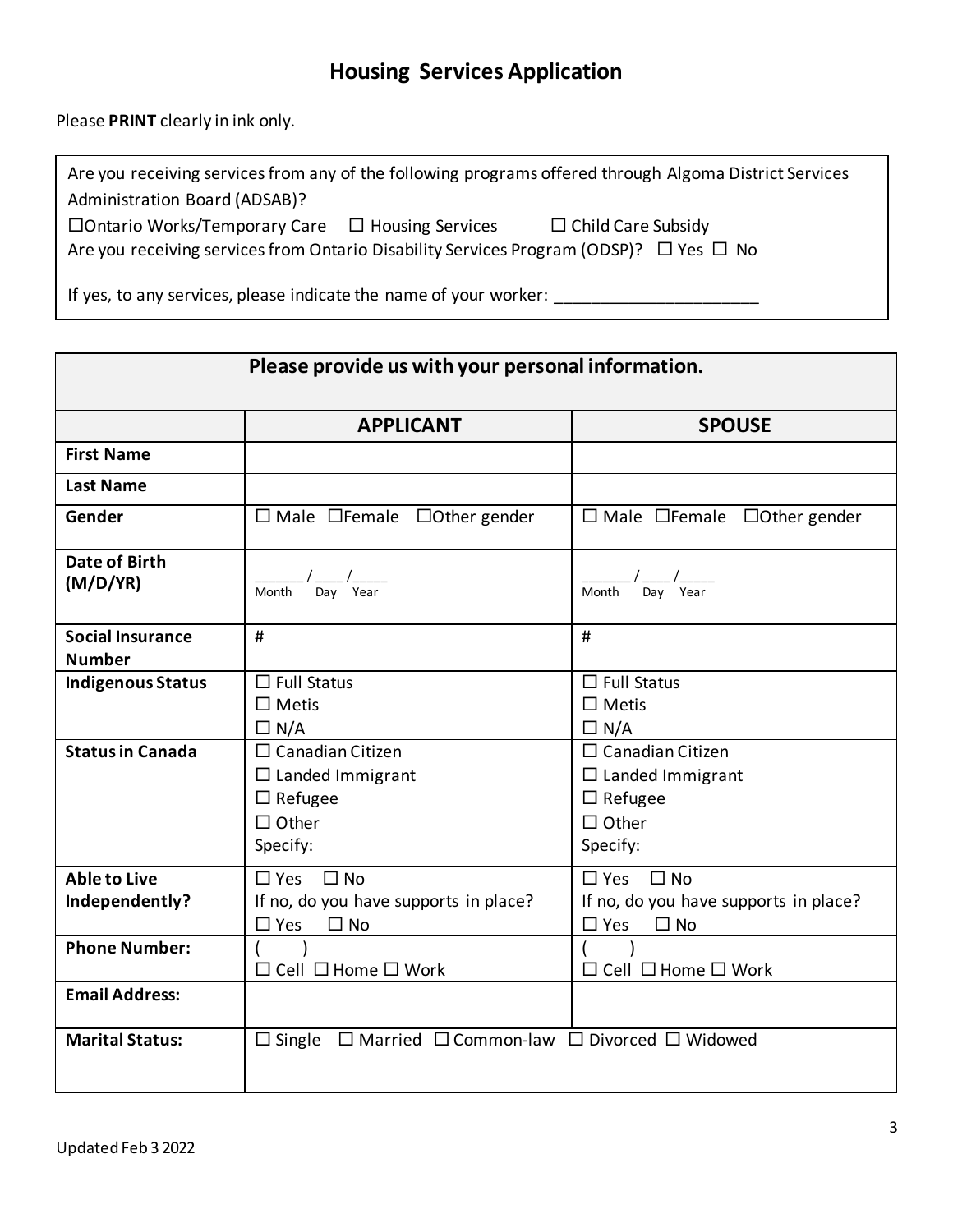| Please provide information for all other household members that will live with you. |                                                                            |                                 |                        |                                |  |
|-------------------------------------------------------------------------------------|----------------------------------------------------------------------------|---------------------------------|------------------------|--------------------------------|--|
| Are there other adults who are not your spouse or dependents? $\Box$ Yes $\Box$ No  |                                                                            |                                 |                        |                                |  |
|                                                                                     | Include their personal information under one of the Member Sections below. |                                 |                        |                                |  |
|                                                                                     | <b>MEMBER</b>                                                              | <b>MEMBER</b>                   | <b>MEMBER</b>          | <b>MEMBER</b>                  |  |
| <b>First Name</b>                                                                   |                                                                            |                                 |                        |                                |  |
| <b>Last Name</b>                                                                    |                                                                            |                                 |                        |                                |  |
| Gender                                                                              | $\square$ Male                                                             | $\square$ Male                  | $\square$ Male         | $\square$ Male                 |  |
|                                                                                     | $\square$ Female                                                           | $\square$ Female                | $\square$ Female       | $\square$ Female               |  |
|                                                                                     | $\Box$ Other gender                                                        | $\Box$ Other gender             | $\Box$ Other gender    | $\Box$ Other gender            |  |
| <b>Indigenous Status</b>                                                            | $\Box$ Full Status                                                         | $\Box$ Full Status              | $\Box$ Full Status     | $\Box$ Full Status             |  |
|                                                                                     | $\Box$ Metis                                                               | $\Box$ Metis                    | $\Box$ Metis           | $\square$ Metis                |  |
|                                                                                     | $\Box$ N/A                                                                 | $\Box N/A$                      | $\Box N/A$             | $\Box$ N/A                     |  |
| <b>Date of Birth</b>                                                                |                                                                            |                                 |                        |                                |  |
| (M/D/YA)                                                                            | Day Year<br>Month                                                          | Day Year<br>Month               | Month<br>Day Year      | Month Day<br>Year              |  |
|                                                                                     |                                                                            |                                 |                        |                                |  |
| <b>Social Insurance</b>                                                             | #                                                                          | #                               | #                      | #                              |  |
| <b>Number</b>                                                                       |                                                                            |                                 |                        |                                |  |
| <b>Status in Canada</b>                                                             | □CA Citizen                                                                | □CA Citizen                     | □CA Citizen            | □CA Citizen                    |  |
|                                                                                     | □Perm. Resident                                                            | □Perm. Resident                 | □Perm. Resident        | □Perm. Resident                |  |
|                                                                                     | $\Box$ Refugee                                                             | $\Box$ Refugee                  | $\Box$ Refugee         | $\Box$ Refugee                 |  |
|                                                                                     | $\Box$ Other                                                               | $\Box$ Other                    | $\Box$ Other           | $\Box$ Other                   |  |
|                                                                                     | Specify:                                                                   | Specify:                        | Specify:               | Specify:                       |  |
| <b>Relationship to</b>                                                              | $\Box$ Co-applicant                                                        | $\Box$ Co-applicant             | $\Box$ Co-applicant    | $\overline{\Box}$ Co-applicant |  |
| <b>Applicant</b>                                                                    | $\square$ Child/Dependent                                                  | $\Box$ Child/Dependent          | $\Box$ Child/Dependent | $\Box$ Child/Dependent         |  |
|                                                                                     |                                                                            |                                 |                        |                                |  |
| <b>Attending School?</b>                                                            | Yes $\Box$ No<br>П.                                                        | Yes $\square$ No<br>$\Box$      | $\Box$ Yes $\Box$ No   | $\Box$ Yes $\Box$ No           |  |
| Lives with household                                                                | $\square$ Full-Time                                                        | $\square$ Full-Time             | $\Box$ Full-Time       | $\square$ Full-Time            |  |
|                                                                                     | $\square$ Part-Time                                                        | $\square$ Part-Time             | $\square$ Part-Time    | $\square$ Part-Time            |  |
| <b>Able to Live</b>                                                                 | $\Box$ Yes $\Box$ No                                                       | $\Box$ Yes $\Box$ No            | $\Box$ Yes $\Box$ No   | $\Box$ Yes $\Box$ No           |  |
| Independently?                                                                      |                                                                            |                                 |                        |                                |  |
| Has a member of your household been                                                 |                                                                            |                                 |                        |                                |  |
| evicted from a Social Housing unit due to                                           |                                                                            | $\Box$ Yes $\Box$ No            |                        |                                |  |
| an illegal act by order of the Landlord and                                         |                                                                            | If yes, please provide details: |                        |                                |  |
| <b>Tenant Board?</b>                                                                |                                                                            |                                 |                        |                                |  |
|                                                                                     |                                                                            |                                 |                        |                                |  |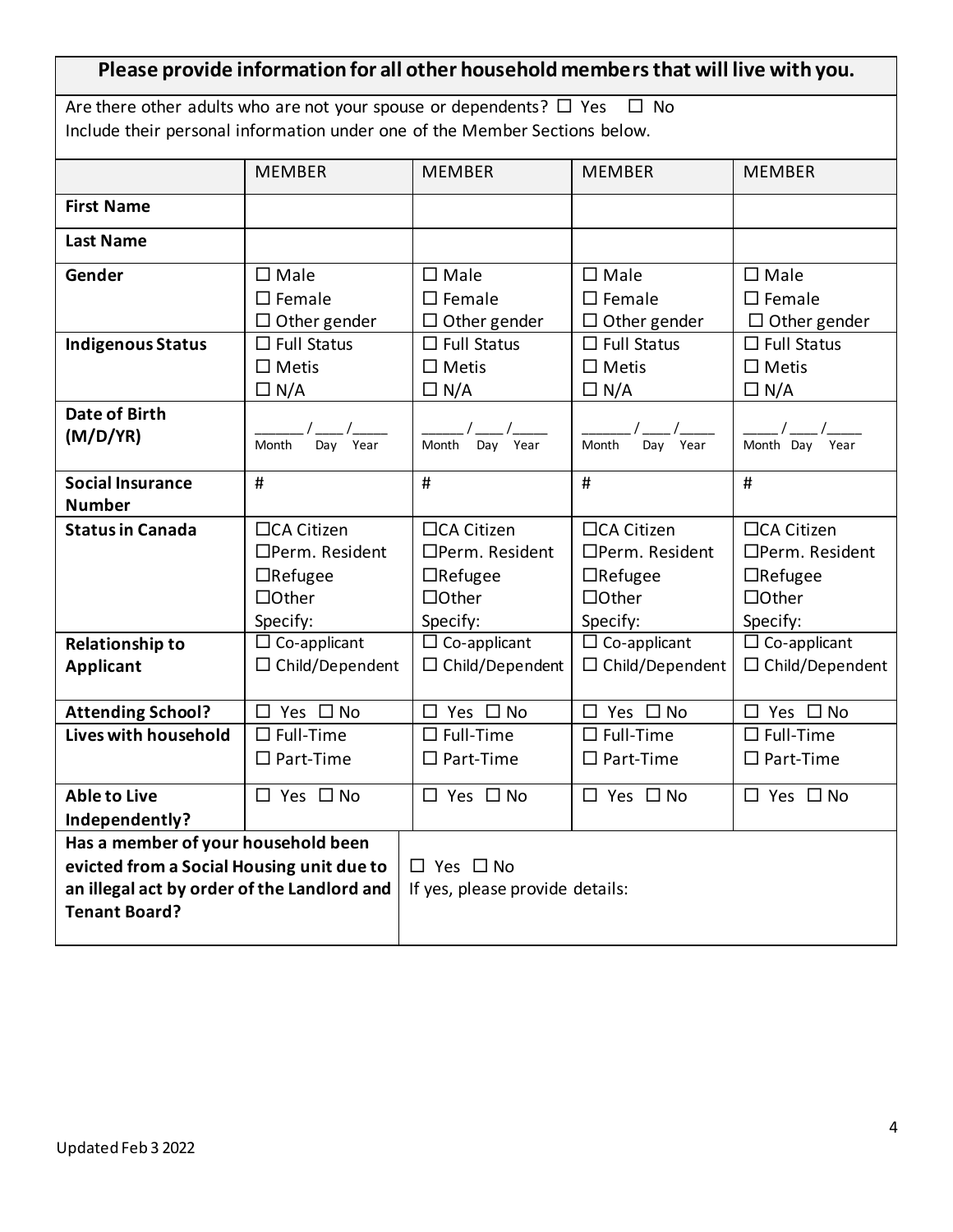| <b>Communication Preferences</b>               |                            |                                              |  |                                                                                         |                      |
|------------------------------------------------|----------------------------|----------------------------------------------|--|-----------------------------------------------------------------------------------------|----------------------|
| What is your preferred                         |                            | $\Box$ English $\Box$ French<br>$\Box$ Other |  |                                                                                         |                      |
| communication language?                        |                            |                                              |  |                                                                                         |                      |
| What is the best way to reach you?             |                            |                                              |  | $\square$ Mail<br>$\Box$ Phone<br>$\Box$ Email                                          |                      |
| Who is your alternate contact if we are unable |                            |                                              |  | First Name:                                                                             |                      |
| to reach you?                                  |                            |                                              |  | Last Name:<br>Phone #:                                                                  |                      |
|                                                |                            |                                              |  | Email:                                                                                  |                      |
| if we cannot reach you?                        |                            |                                              |  | Do you give us consent to speak to your Alternate Contact about your application        | $\Box$ Yes $\Box$ No |
|                                                |                            |                                              |  | Current Living Arrangements. Where do you live now?                                     |                      |
|                                                |                            |                                              |  | $\Box$ Home Owner $\Box$ Renter $\Box$ Homeless $\Box$ Temporarily Staying with Friends |                      |
| $\Box$                                         |                            |                                              |  | Emergency Shelter $\Box$ Other                                                          |                      |
|                                                |                            |                                              |  |                                                                                         |                      |
| Start Date (M/D/Y):                            |                            |                                              |  |                                                                                         |                      |
| <b>Current Address:</b>                        | Unit/Apt/Suite #:          |                                              |  | <b>Street Address:</b>                                                                  |                      |
|                                                | PO Box #:                  |                                              |  | City/Town:                                                                              |                      |
|                                                | Province:                  |                                              |  | Postal Code:                                                                            |                      |
| <b>Shelter Info</b>                            | Name of Shelter:           |                                              |  |                                                                                         |                      |
| (If applicable)                                | <b>Shelter Address:</b>    |                                              |  |                                                                                         |                      |
|                                                | Shelter Phone #:           |                                              |  |                                                                                         |                      |
| <b>Landlord Info</b>                           | Landlord Name:             |                                              |  |                                                                                         |                      |
| (If applicable)                                | Landlord Phone:            |                                              |  |                                                                                         |                      |
| Do you owe money                               | $\Box$ Yes \$              |                                              |  |                                                                                         |                      |
| for rent/damages?                              | $\square$ No               |                                              |  |                                                                                         |                      |
| Are you getting a rent                         | $\Box$ Yes $\oint$ / Month |                                              |  |                                                                                         |                      |
| subsidy?                                       | $\square$ No               |                                              |  |                                                                                         |                      |
| What are your shelter                          |                            |                                              |  | $\Box$ Rent \$ ________________ /Month                                                  |                      |
| costs?                                         |                            |                                              |  | □ Electricity \$ _____________ /Month                                                   |                      |
|                                                |                            |                                              |  | $\Box$ Heat \$ _______________ /Month                                                   |                      |
| If you OWN your                                | $\Box$ Yes $\Box$ No       |                                              |  |                                                                                         |                      |
| home, is it listed for                         |                            |                                              |  | Estimated Value: \$___________________________                                          |                      |
| sale?                                          |                            |                                              |  |                                                                                         |                      |
|                                                |                            |                                              |  |                                                                                         |                      |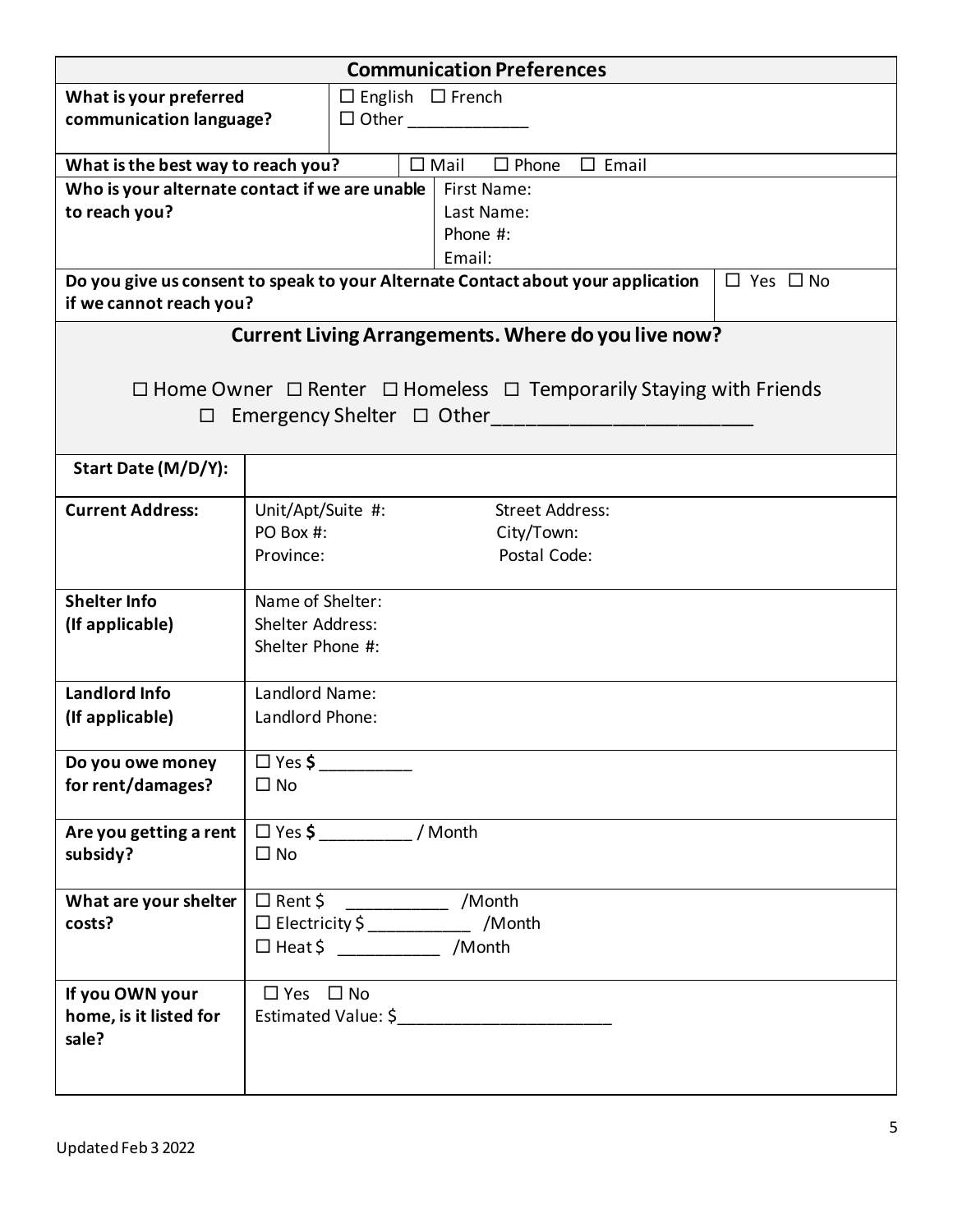|                                                                  | Previous Living Arrangement: Where did you live before?                 |                                                                                                                                         |  |
|------------------------------------------------------------------|-------------------------------------------------------------------------|-----------------------------------------------------------------------------------------------------------------------------------------|--|
|                                                                  |                                                                         |                                                                                                                                         |  |
|                                                                  |                                                                         | $\Box$ Home Owner $\Box$ Renter $\Box$ Homeless $\Box$ Temporarily Staying with Friends                                                 |  |
|                                                                  | $\Box$ Other<br>$\Box$ Emergency Shelter                                |                                                                                                                                         |  |
| <b>Previous Address:</b>                                         | Unit/Apt/Suite #:                                                       | <b>Street Address:</b>                                                                                                                  |  |
|                                                                  | PO Box #:<br>Province:                                                  | City/Town:<br>Postal Code:                                                                                                              |  |
|                                                                  |                                                                         |                                                                                                                                         |  |
| Start Date (M/D/Y)                                               |                                                                         |                                                                                                                                         |  |
| <b>Move Out Date</b><br>(M/D/Y)                                  |                                                                         |                                                                                                                                         |  |
| <b>Reason for leaving:</b>                                       |                                                                         |                                                                                                                                         |  |
| Landlord Info                                                    | Landlord Name:                                                          |                                                                                                                                         |  |
| (If applicable)                                                  | Landlord Phone:                                                         |                                                                                                                                         |  |
|                                                                  |                                                                         |                                                                                                                                         |  |
|                                                                  |                                                                         | Why are you applying for Housing Services?                                                                                              |  |
|                                                                  |                                                                         | $\Box$ Affordability/Financial $\Box$ Medical/Accessibility $\Box$ Health/Safety $\Box$ Homeless                                        |  |
|                                                                  | $\Box$ Other                                                            |                                                                                                                                         |  |
|                                                                  |                                                                         | If money was available to subsidize your rent, would you? (check all that apply):                                                       |  |
| $\Box$ Stay at your current residence?                           | Find a new residence in the private market?                             |                                                                                                                                         |  |
|                                                                  | Wait for an ADSAB unit listed on this application?                      |                                                                                                                                         |  |
|                                                                  | Are you willing to relocate to another community in Algoma?             |                                                                                                                                         |  |
| $\Box$ Yes $\Box$ No                                             |                                                                         |                                                                                                                                         |  |
|                                                                  |                                                                         |                                                                                                                                         |  |
|                                                                  |                                                                         | <b>Special Requests:</b><br>If applying for a subsidized unit, the largest unit you qualify for is 1 bedroom for every person or couple |  |
|                                                                  | unless there are specific reasons why the additional bedroom is needed. |                                                                                                                                         |  |
|                                                                  |                                                                         | You must complete the Medical Priority Form in order to request special consideration for an additional                                 |  |
| bedroom                                                          |                                                                         |                                                                                                                                         |  |
| Do you require an additional bedroom?                            |                                                                         | $\Box$ Yes $\Box$ No                                                                                                                    |  |
|                                                                  |                                                                         | If yes, is it due to:                                                                                                                   |  |
|                                                                  |                                                                         | $\Box$ Pregnancy / Adoption<br>$\Box$ Shared Access/Custody                                                                             |  |
|                                                                  |                                                                         | $\Box$ Assistive devices/Storage of medical equipment                                                                                   |  |
|                                                                  |                                                                         | $\Box$ Disability requires additional bedroom                                                                                           |  |
|                                                                  |                                                                         |                                                                                                                                         |  |
|                                                                  |                                                                         |                                                                                                                                         |  |
|                                                                  | If your home were more accessible, would you                            | $\Box$ Yes $\Box$ No                                                                                                                    |  |
| still apply for housing? (i.e. grab bars, ramps,<br>shower etc.) |                                                                         | What modifications would your home require?                                                                                             |  |
|                                                                  |                                                                         |                                                                                                                                         |  |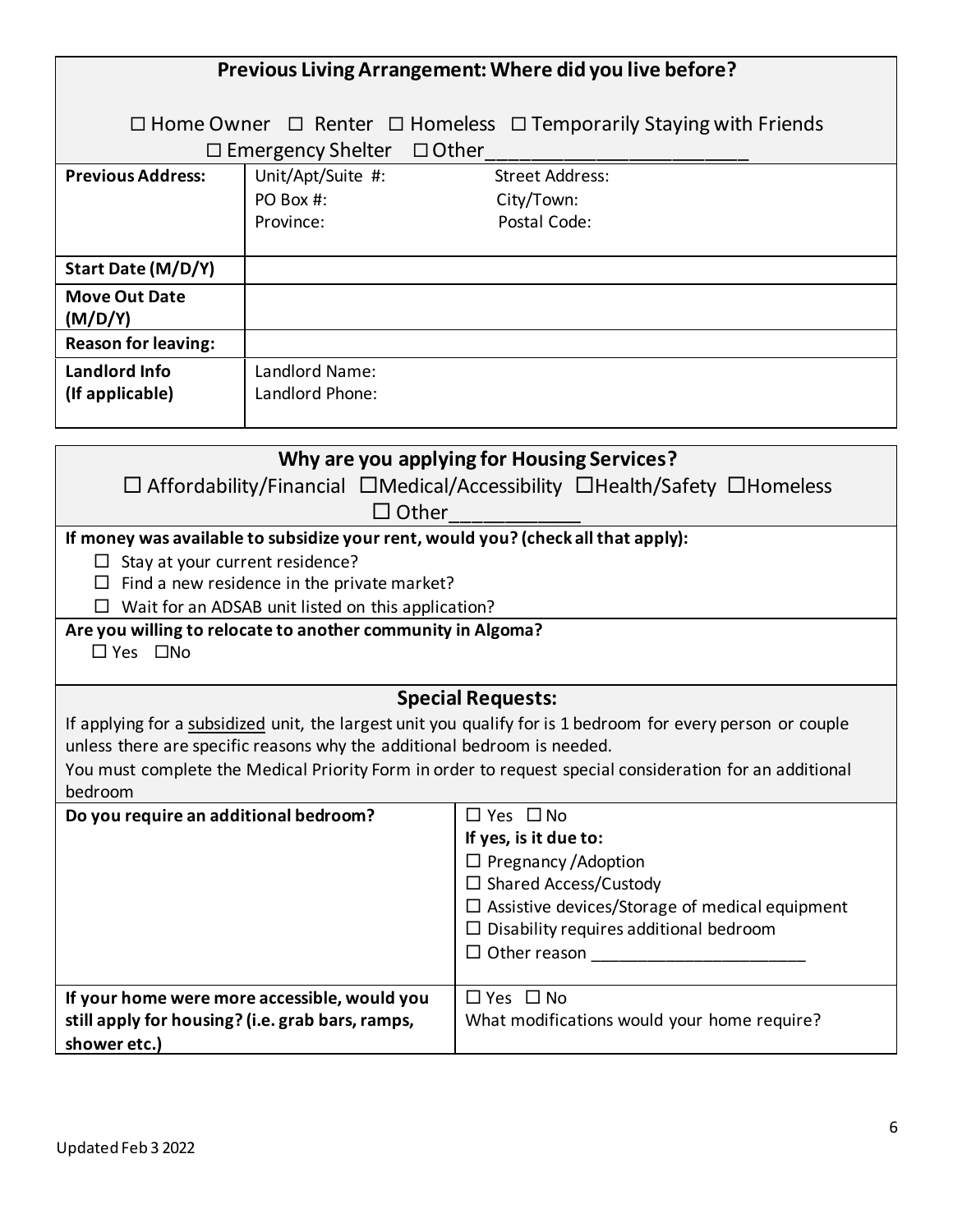| Do you only want                                 | $\Box$ Yes $\Box$ No                                                                                         |                              |                                           |       |  |
|--------------------------------------------------|--------------------------------------------------------------------------------------------------------------|------------------------------|-------------------------------------------|-------|--|
| senior housing?                                  |                                                                                                              |                              |                                           |       |  |
|                                                  | ADSAB has a very limited number of accessible units for people with physical disabilities. Modified units    |                              |                                           |       |  |
| vary and some may not be 100% accessible.        |                                                                                                              |                              |                                           |       |  |
|                                                  |                                                                                                              |                              |                                           |       |  |
|                                                  | If you require a special type of unit due to medical/accessibility reasons, you will also need to submit the |                              |                                           |       |  |
| <b>Request for Medical Priority Form.</b>        |                                                                                                              |                              |                                           |       |  |
| Do you, or someone<br>in your household,         | $\Box$ Yes $\Box$ No                                                                                         |                              |                                           |       |  |
| require an                                       | $\Box$ Do you require a wheelchair accessible unit?                                                          |                              |                                           |       |  |
| accessible/modified                              | $\Box$ Do you require a unit on the lower floor? Are you unable to do stairs?                                |                              |                                           |       |  |
| unit?                                            | $\Box$ Other accessibility/modification requirements                                                         |                              |                                           |       |  |
|                                                  |                                                                                                              |                              |                                           |       |  |
|                                                  |                                                                                                              |                              |                                           |       |  |
|                                                  |                                                                                                              |                              |                                           |       |  |
|                                                  | NOTE: ADSAB housing has a smoke free policy for new tenants however, a grandfather clause is in place for    |                              |                                           |       |  |
|                                                  | tenants that moved in prior to December 2018. We cannot guarantee that a building will be 100% smoke         |                              |                                           |       |  |
| free at time of unit offer.                      |                                                                                                              |                              |                                           |       |  |
|                                                  |                                                                                                              |                              |                                           |       |  |
|                                                  | Are there smokers in your home? $\Box$ Yes $\Box$ No                                                         |                              |                                           |       |  |
| Do you have any                                  | $\Box$ Yes $\Box$ No                                                                                         |                              |                                           |       |  |
| pets?                                            | If yes, please specify # and type:                                                                           |                              |                                           |       |  |
|                                                  |                                                                                                              |                              |                                           |       |  |
|                                                  |                                                                                                              |                              |                                           |       |  |
|                                                  |                                                                                                              | <b>Financial Information</b> |                                           |       |  |
| Total Annual Household Income \$                 |                                                                                                              |                              | (as per last year's Notice of Assessment) |       |  |
|                                                  | NOTE: If your income has changed significantly from the last tax assessment, you must provide us with        |                              |                                           |       |  |
|                                                  | alternate document(s) to verify your income (see Table 2).                                                   |                              |                                           |       |  |
|                                                  | Please provide the type and gross monthly amount of all incomes received by all                              |                              |                                           |       |  |
| household members.                               |                                                                                                              |                              |                                           |       |  |
| <b>Income Type</b>                               |                                                                                                              | Name:                        | Name:                                     | Name: |  |
|                                                  |                                                                                                              |                              |                                           |       |  |
| <b>Ontario Works</b>                             |                                                                                                              | \$                           | \$                                        | \$    |  |
| <b>Ontario Disability Support Program (ODSP)</b> |                                                                                                              |                              |                                           |       |  |
|                                                  | Gross Employment Income: Full-time & Part-time                                                               |                              |                                           |       |  |
| Gross Self-Employment Income                     |                                                                                                              |                              |                                           |       |  |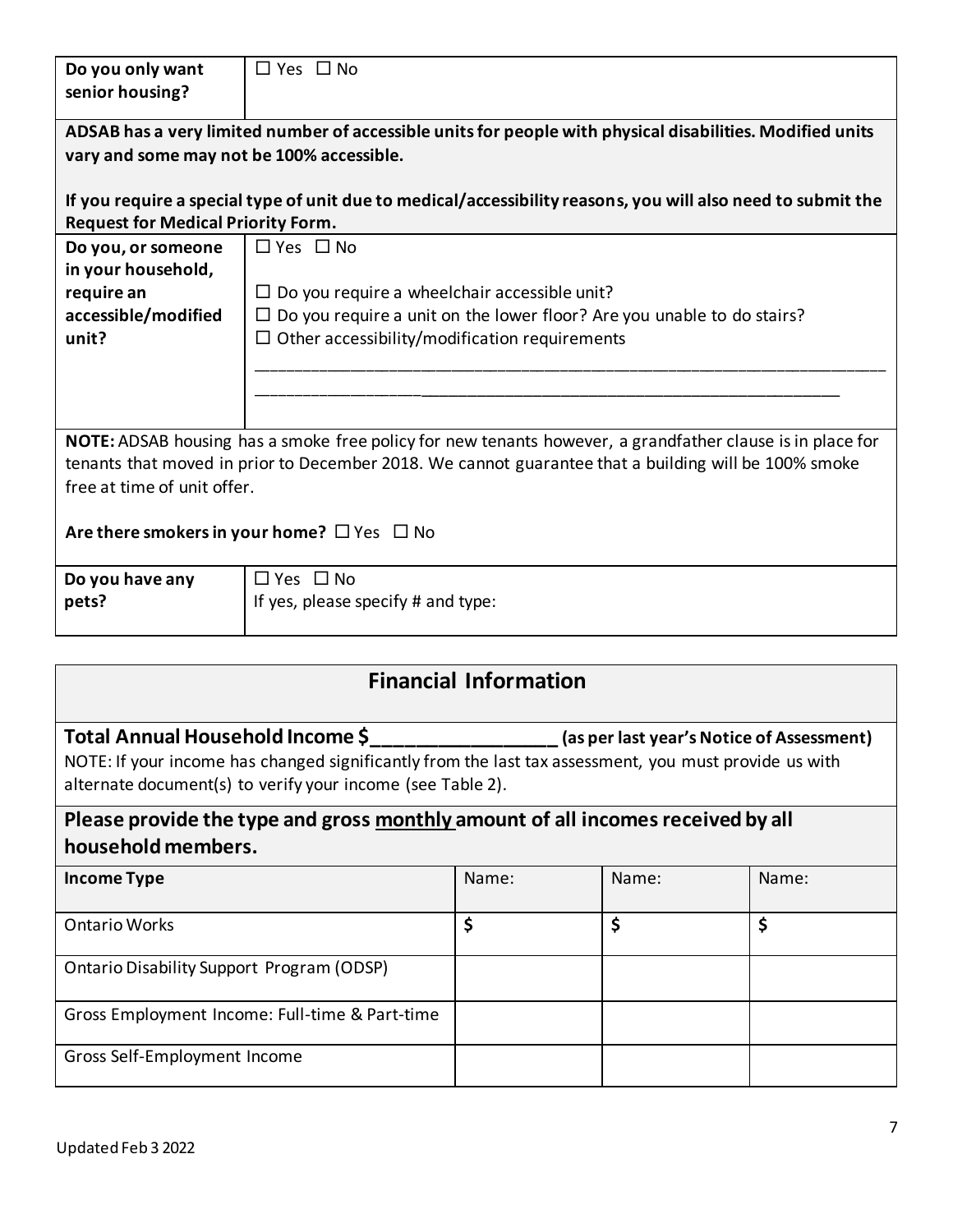| Employment Insurance (EI)                                                    |       |       |       |
|------------------------------------------------------------------------------|-------|-------|-------|
| Ontario Student Assistance Program (OSAP)                                    |       |       |       |
| Workplace Safety Insurance Board (WSIB)                                      |       |       |       |
| War Veteran's Allowance (DVA)                                                |       |       |       |
| Canada Pension Plan (CPP) or CPP Disability                                  |       |       |       |
| Old Age Security (OAS)                                                       |       |       |       |
| Federal Guaranteed Income Supplement (GIS)                                   |       |       |       |
| Provincial Guaranteed Annual Income System<br>(GAINS)                        |       |       |       |
| Private Pension (specify)                                                    |       |       |       |
| Pension - Other Countries                                                    |       |       |       |
| RRSP, RIF, LIF, monthly income                                               |       |       |       |
| Spousal Support Payments                                                     |       |       |       |
| <b>OSAP/Study Grants/Training Allowance</b>                                  |       |       |       |
| <b>Band Allowance</b>                                                        |       |       |       |
| Other (specify)                                                              |       |       |       |
| Indicate if you have any of the listed assets and the value of those assets. |       |       |       |
| <b>Asset Type</b>                                                            | Name: | Name: | Name: |
| Chequing Account Balance                                                     | \$    | \$    | \$    |
| Savings Account Balance                                                      |       |       |       |
| Bonds, GIC's, Term Deposits, RRSP's, RIF's                                   |       |       |       |
| Annuities, Shares, Stocks, Mutual Funds,                                     |       |       |       |
| <b>Rent Revenue</b>                                                          |       |       |       |
| Life Insurance Policies (Interest earned & Value)                            |       |       |       |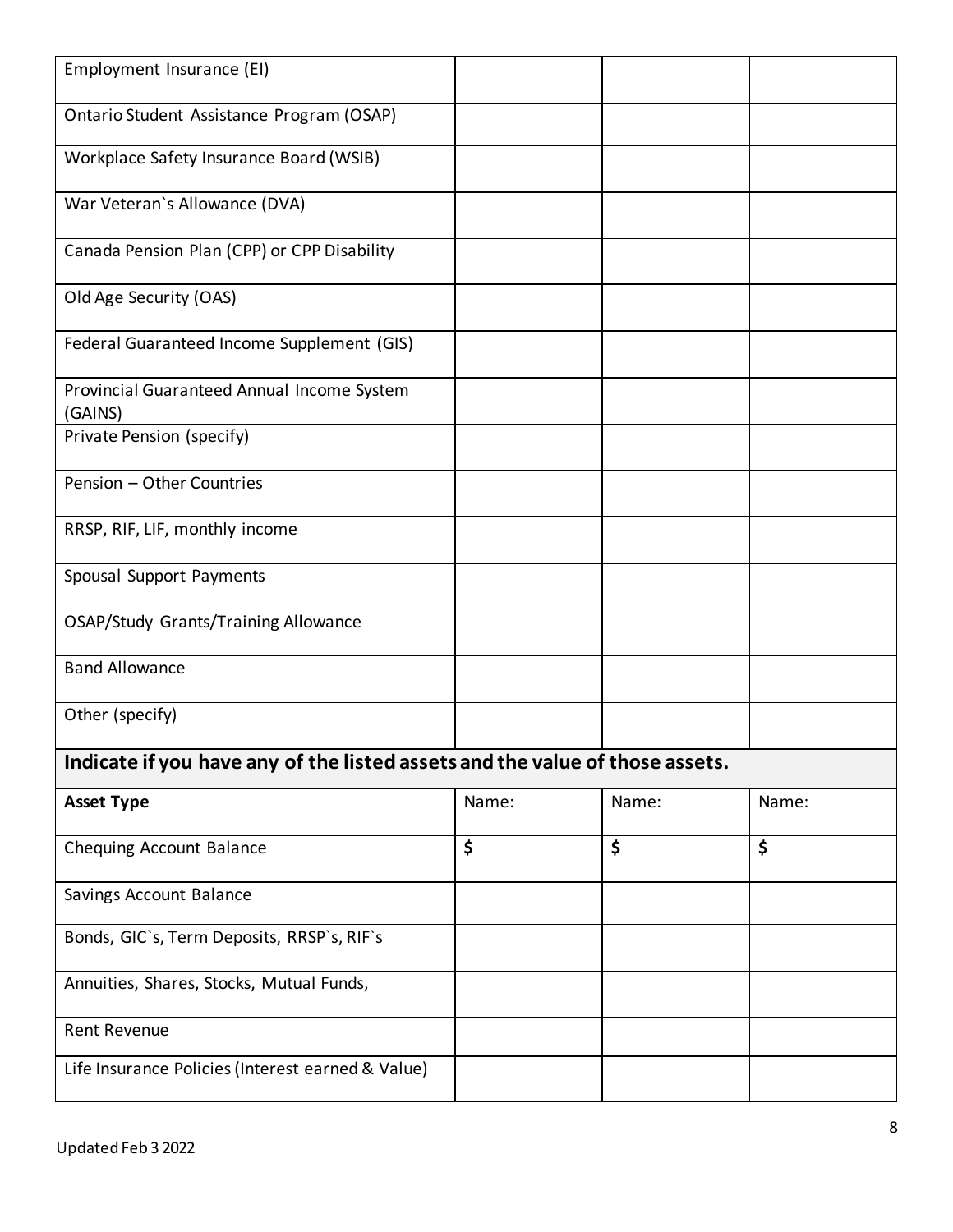| Other (specify) |   |   |        |
|-----------------|---|---|--------|
| .<br>.          | . | . | $\sim$ |

### **Indicate if you have any of the listed assets and the approximate value of those assets.**

| <b>Non-Income Producing Asset Types</b>     | Name: | Name: | Name: |
|---------------------------------------------|-------|-------|-------|
| Property Owned: House<br>Address:           | \$    | \$    | \$    |
| Property Owned: Cottage or Camp<br>Address: |       |       |       |
| Property Owned: Vacant Property             |       |       |       |
| Location:                                   |       |       |       |
| Amount of Outstanding Mortgage              |       |       |       |
| Business Assets (Partnership, etc.)         |       |       |       |
| Monies Owed to You over \$2000.00           |       |       |       |
| Paid-Up Life Insurance                      |       |       |       |
| Other (specify)                             |       |       |       |

| <b>Priority Status</b>                                       |                                                                              |  |  |
|--------------------------------------------------------------|------------------------------------------------------------------------------|--|--|
| Let us know if any of the following situations apply to you: |                                                                              |  |  |
| <b>Abuse/Trafficking</b>                                     | If you are currently a victim of Domestic Violence or the Human Trafficking  |  |  |
| $\Box$ Yes $\Box$ No                                         | trade, you may qualify for priority status. In addition to this application, |  |  |
|                                                              | complete the Request for Domestic Violence/Human Trafficking Priority        |  |  |
|                                                              | Status Form to be considered for this priority status.                       |  |  |
| <b>Homelessness</b>                                          | Homelessness is defined as a situation in which a person is without stable,  |  |  |
| $\Box$ Yes $\Box$ No                                         | permanent housing and the immediate means and ability of acquiring it. In    |  |  |
|                                                              | addition to this application, register for the Algoma By Name List and       |  |  |
|                                                              | complete the Request for Homeless Priority Status Form to be considered      |  |  |
|                                                              | for this priority status.                                                    |  |  |
| <b>Medical</b>                                               | You can no longer safely remain in your home due to physical limitations     |  |  |
| $\Box$ Yes $\Box$ No                                         | and/or your health is significantly comprised due to your current home or    |  |  |
|                                                              | location. In addition to this application, complete the Request for Medical  |  |  |
|                                                              | Priority Status Form to be considered for this priority status.              |  |  |

# **\*\*Proceed to Program/Property Selection section on next page\*\***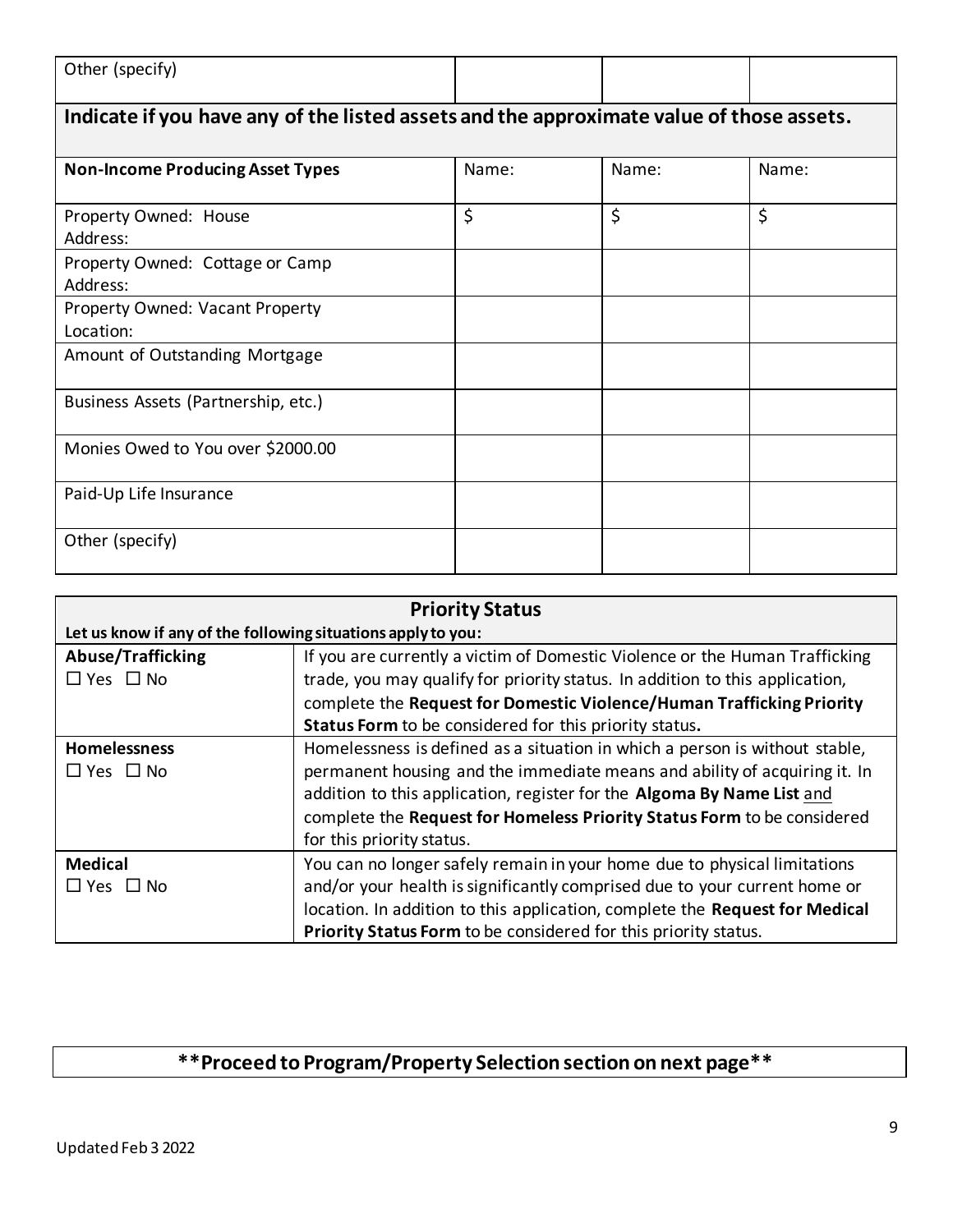## **Program/Property Selection**

 $\Box$  I wish to apply for the Algoma Housing Subsidy (Do not complete the Property Selection) and/or;

I wish to apply for a subsidized/market rent unit (Complete the Property Selection)

The ADSAB Housing Services Waitlist is a chronological waitlist. We maintain the waitlist in compliance with the Housing Services Act, 2011 and our local rules and standards. Your place on the ADSAB wait list depends on the date that we receive your application including all required documents.

Households only receive **one** offer of subsidized or market housing. Therefore, it is very important that you only select the sites where you would accept an offer. However, you can apply for both types of support. If you refuse an offer of the AHS, you will remain on the list for the housing selected below.

#### **Affordability:**

Subsidized = Rent is geared to your income Market = No Subsidy, Market Rent is charged Affordable = Rent is 75% of the average market rent for the area

#### **\*\*\*\*\*\*\*\*\*Please ONLY select site(s) you would accept an offer for\*\*\*\*\*\*\*\*\*\*\***

| <b>BLIND RIVER</b>     |                |                |                 |                      |                          |                              |  |  |  |
|------------------------|----------------|----------------|-----------------|----------------------|--------------------------|------------------------------|--|--|--|
| <b>PROJECT</b>         | <b>AGE REQ</b> | <b>Bdrm</b>    | <b>Provider</b> | <b>Affordability</b> | <b>Select</b><br>Project | Indicate<br><b>Bdrm Size</b> |  |  |  |
| 10 Hudson St. Apts.    | $50+$          | $\mathbf{1}$   | <b>ADSAB</b>    | Subsidized & Market  |                          |                              |  |  |  |
| 12 Hudson St. Apts.    | $60+$          | $\mathbf{1}$   | <b>ADSAB</b>    | Subsidized & Market  |                          |                              |  |  |  |
| 16 Michigan St. Apts.  | $50+$          | $\mathbf{1}$   | <b>ADSAB</b>    | Subsidized & Market  |                          |                              |  |  |  |
| 176 Youngfox Rd. Apts. | Family         | $\overline{2}$ | ADSAB           | Subsidized & Market  |                          |                              |  |  |  |
| Youngfox Rd. Homes     | Family         | 3, 4, 5        | <b>ADSAB</b>    | Subsidized & Market  |                          |                              |  |  |  |
| Labbe Ave. Homes       | Family         | 2, 3           | <b>ADSAB</b>    | Subsidized & Market  |                          |                              |  |  |  |
| Laborne Ave. Homes     | Family         | 3, 4           | <b>ADSAB</b>    | Subsidized & Market  |                          |                              |  |  |  |
| Patricia Ave. Homes    | Family         | $\overline{2}$ | <b>ADSAB</b>    | Subsidized & Market  |                          |                              |  |  |  |
| Hiawatha St. Homes     | Family         | $\overline{3}$ | <b>ADSAB</b>    | Subsidized & Market  |                          |                              |  |  |  |
| Indiana Ave. Homes     | Family         | 4, 5           | <b>ADSAB</b>    | Subsidized & Market  |                          |                              |  |  |  |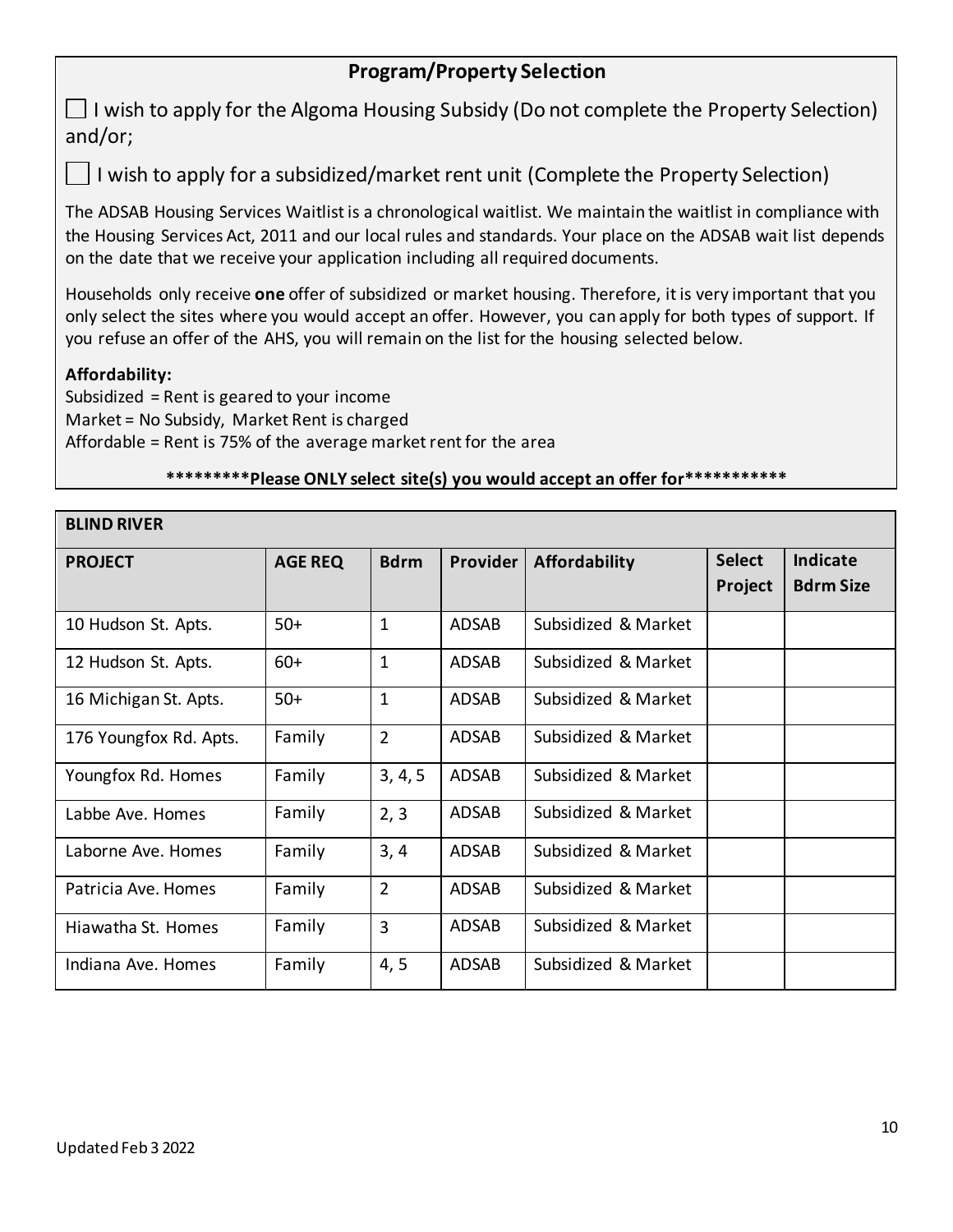| <b>ELLIOT LAKE</b>     |                |                |              |                      |                          |                                     |
|------------------------|----------------|----------------|--------------|----------------------|--------------------------|-------------------------------------|
| <b>PROJECT</b>         | <b>AGE REQ</b> | <b>Bdrm</b>    | Provider     | <b>Affordability</b> | <b>Select</b><br>Project | <b>Indicate</b><br><b>Bdrm Size</b> |
| 70 Hillside Dr. Apts.  | $50+$          | $\mathbf{1}$   | <b>ADSAB</b> | Subsidized & Market  |                          |                                     |
| 80 Hillside Dr. Apts.  | $50+$          | $\mathbf{1}$   | <b>ADSAB</b> | Subsidized & Market  |                          |                                     |
| 19 Beckett Blvd. Apts. | Family         | 1, 2           | <b>ADSAB</b> | Subsidized & Market  |                          |                                     |
| 35 Beckett Blvd. Apts. | Family         | 1, 2           | <b>ADSAB</b> | Subsidized & Market  |                          |                                     |
| 4 Pine Rd.             | Family         | 1, 2, 3        | Private      | Subsidized           |                          |                                     |
| 40 Beckett Blvd.       | Family         | $\overline{3}$ | <b>ADSAB</b> | Affordable           |                          |                                     |
| 20 Pearson Dr.         | Family         | $\overline{3}$ | <b>ADSAB</b> | Affordable           |                          |                                     |
| 7 Laprairie Cres.      | Family         | 3              | <b>ADSAB</b> | Affordable           |                          |                                     |
| 8 Laprairie Cres.      | Family         | 3              | <b>ADSAB</b> | Affordable           |                          |                                     |
| 9 Laprairie Cres.      | Family         | 3              | <b>ADSAB</b> | Affordable           |                          |                                     |
| 20 Farrell Cres.       | Family         | $\overline{3}$ | <b>ADSAB</b> | Affordable           |                          |                                     |
| 118 Esten Dr.          | Family         | 3              | <b>ADSAB</b> | Affordable           |                          |                                     |
| 102 Taylor Blvd.       | Family         | $\overline{3}$ | <b>ADSAB</b> | Affordable           |                          |                                     |
| 43 Taylor Blvd.        | Family         | 3              | <b>ADSAB</b> | Affordable           |                          |                                     |
| 46 Capillo Rd.         | Family         | $\overline{3}$ | <b>ADSAB</b> | Affordable           |                          |                                     |

| <b>SPANISH</b>        |                |             |              |                     |                          |                              |  |
|-----------------------|----------------|-------------|--------------|---------------------|--------------------------|------------------------------|--|
| <b>PROJECT</b>        | <b>AGE REQ</b> | <b>Bdrm</b> | Provider     | Affordability       | <b>Select</b><br>Project | Indicate<br><b>Bdrm Size</b> |  |
| 25 Hamilton Ave Apts. | $50+$          |             | <b>ADSAB</b> | Subsidized & Market |                          |                              |  |

| <b>IRON BRIDGE</b>   |                |             |          |                     |                          |                              |  |  |
|----------------------|----------------|-------------|----------|---------------------|--------------------------|------------------------------|--|--|
| <b>PROJECT</b>       | <b>AGE REQ</b> | <b>Bdrm</b> | Provider | Affordability       | <b>Select</b><br>Project | Indicate<br><b>Bdrm Size</b> |  |  |
| 2 Riverview Dr Apts. | $50+$          |             | ADSAB    | Subsidized & Market |                          |                              |  |  |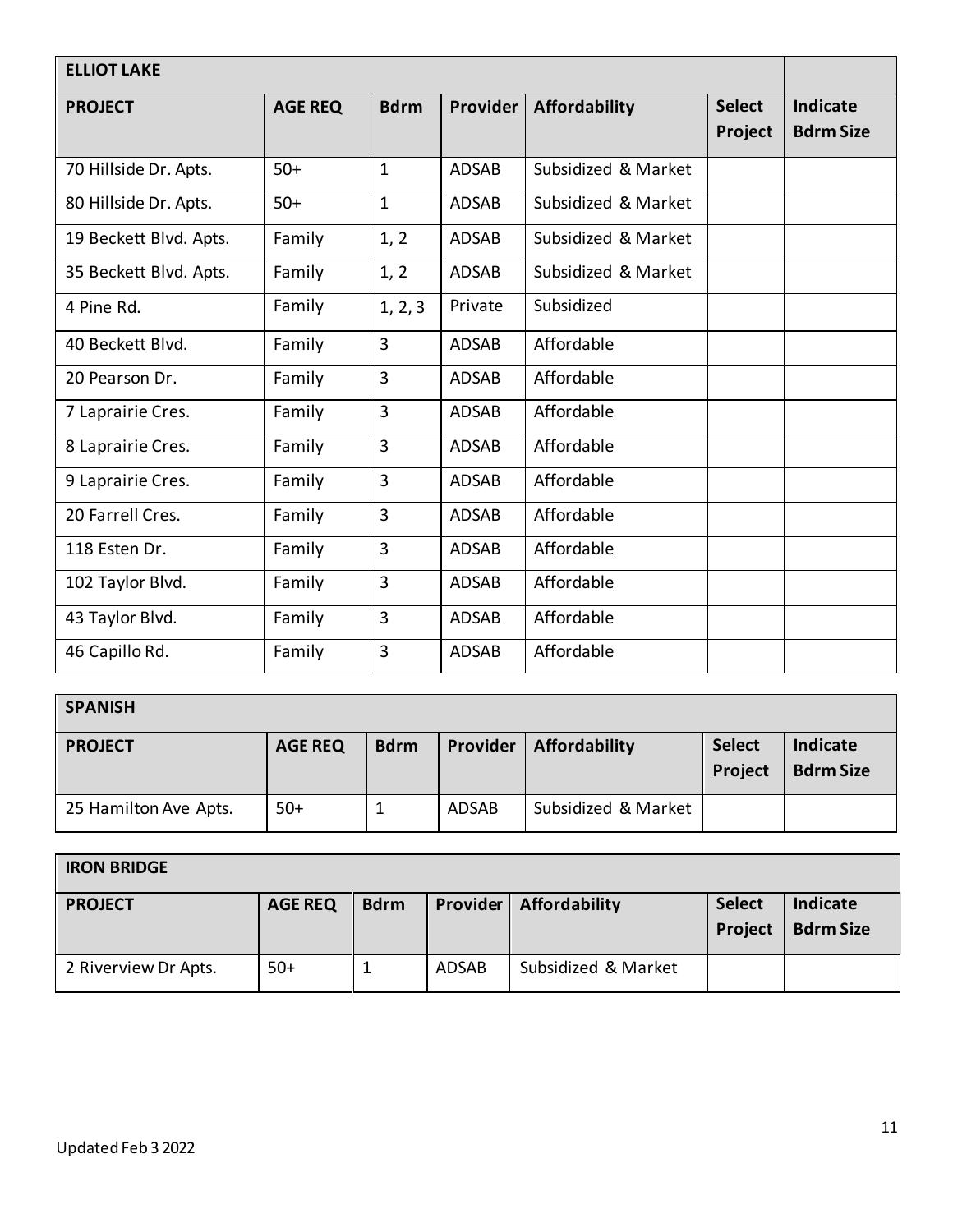| <b>THESSALON</b>    |                |             |              |                      |                          |                                     |  |  |
|---------------------|----------------|-------------|--------------|----------------------|--------------------------|-------------------------------------|--|--|
| <b>PROJECT</b>      | <b>AGE REQ</b> | <b>Bdrm</b> | Provider     | <b>Affordability</b> | <b>Select</b><br>Project | <b>Indicate</b><br><b>Bdrm Size</b> |  |  |
| 42 Algoma Ave Apts. | $65+$          | $\mathbf 1$ | <b>ADSAB</b> | Subsidized & Market  |                          |                                     |  |  |
| 45 Algoma Ave Apts. | $50+$          | 1           | <b>ADSAB</b> | Subsidized & Market  |                          |                                     |  |  |
| Walker St. Homes    | Family         | 2, 3, 4     | <b>ADSAB</b> | Subsidized & Market  |                          |                                     |  |  |
| 135 Dawson Street   | $50+$          | 1, 2        | <b>ADSAB</b> | Affordable           |                          |                                     |  |  |

| <b>BRUCE MINES</b>  |                |             |              |                                 |                          |                              |  |  |
|---------------------|----------------|-------------|--------------|---------------------------------|--------------------------|------------------------------|--|--|
| <b>PROJECT</b>      | <b>AGE REQ</b> | <b>Bdrm</b> |              | <b>Provider   Affordability</b> | <b>Select</b><br>Project | Indicate<br><b>Bdrm Size</b> |  |  |
| 5 Robinson Dr Apts. | $50+$          |             | <b>ADSAB</b> | Subsidized & Market             |                          |                              |  |  |

| <b>ECHO BAY</b>      |                |             |              |               |                          |                                     |  |  |
|----------------------|----------------|-------------|--------------|---------------|--------------------------|-------------------------------------|--|--|
| <b>PROJECT</b>       | <b>AGE REQ</b> | <b>Bdrm</b> | Provider     | Affordability | <b>Select</b><br>Project | <b>Indicate</b><br><b>Bdrm Size</b> |  |  |
| 141A Church St Apts. | $50+$          | 1, 2        | <b>ADSAB</b> | Affordable    |                          |                                     |  |  |
| 141B Church St Apts. | $50+$          | 1, 2        | <b>ADSAB</b> | Affordable    |                          |                                     |  |  |

| <b>HILTON BEACH</b>  |         |             |       |                                 |                          |                              |  |  |
|----------------------|---------|-------------|-------|---------------------------------|--------------------------|------------------------------|--|--|
| <b>PROJECT</b>       | AGE REQ | <b>Bdrm</b> |       | <b>Provider   Affordability</b> | <b>Select</b><br>Project | Indicate<br><b>Bdrm Size</b> |  |  |
| 3129 South St. Apts. | $50+$   |             | ADSAB | Subsidized & Market             |                          |                              |  |  |

| <b>RICHARDS LANDING</b>  |                |             |            |                     |                          |                              |  |  |
|--------------------------|----------------|-------------|------------|---------------------|--------------------------|------------------------------|--|--|
| <b>PROJECT</b>           | <b>AGE REQ</b> | <b>Bdrm</b> | Provider   | Affordability       | <b>Select</b><br>Project | Indicate<br><b>Bdrm Size</b> |  |  |
| 1207A Catherine St Apts. | $65+$          | 1, 2        | Non-Profit | Subsidized & Market |                          |                              |  |  |
| 1207B Catherine St Apts. | $50+$          | 1, 2        | ADSAB      | Affordable & Market |                          |                              |  |  |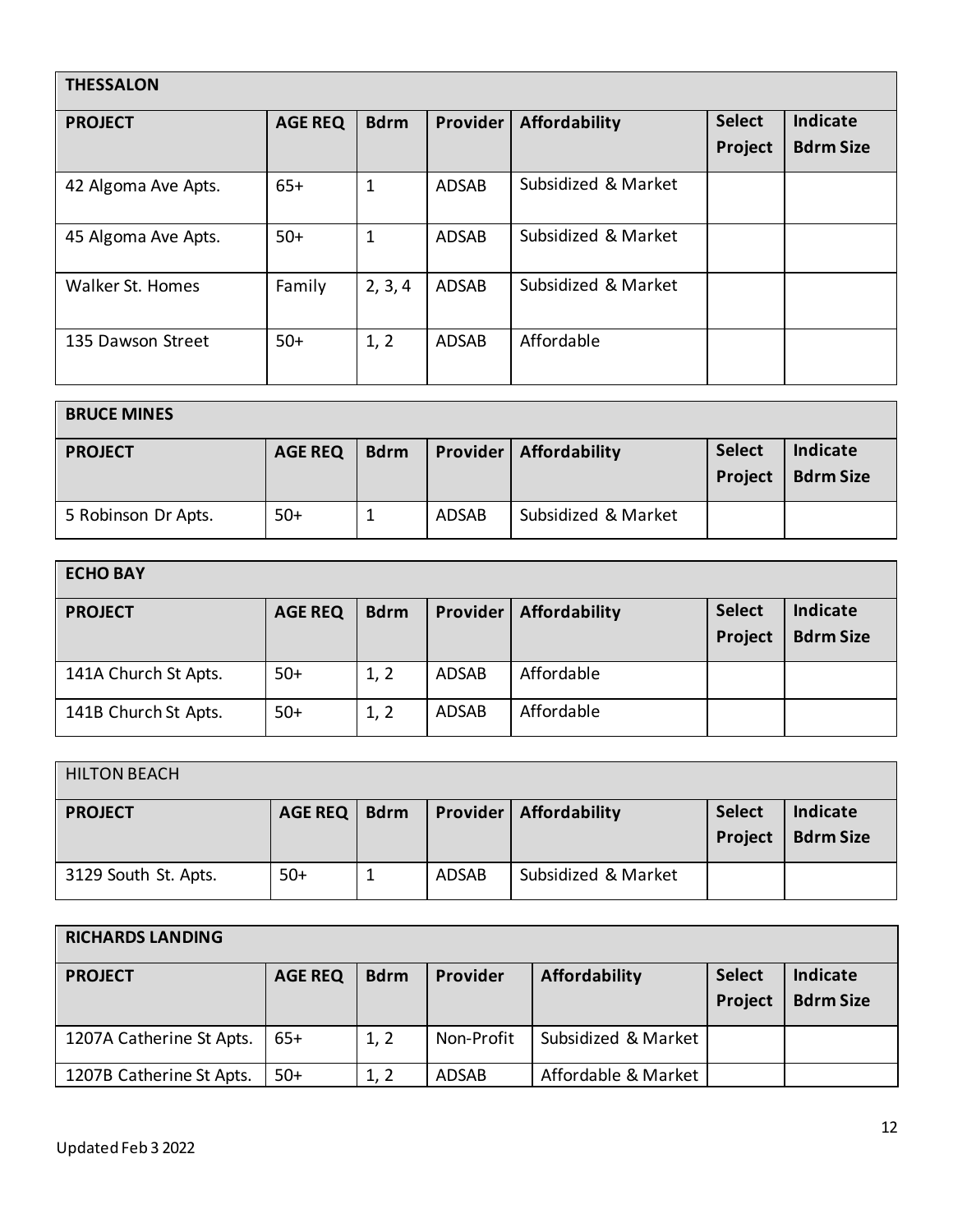| <b>WAWA</b>             |                |             |              |                     |                          |                              |  |  |
|-------------------------|----------------|-------------|--------------|---------------------|--------------------------|------------------------------|--|--|
| <b>PROJECT</b>          | <b>AGE REQ</b> | <b>Bdrm</b> | Provider     | Affordability       | <b>Select</b><br>Project | Indicate<br><b>Bdrm Size</b> |  |  |
| 35 Algoma St. Apts.     | $50+$          | 1           | <b>ADSAB</b> | Subsidized & Market |                          |                              |  |  |
| 37 Algoma St. Apts.     | $60+$          | 1, 2        | <b>ADSAB</b> | Affordable & Market |                          |                              |  |  |
| 40 Hillcrest Hts. Homes | Family         | 1, 2, 3, 4  | <b>ADSAB</b> | Subsidized & Market |                          |                              |  |  |
| Spruce St. Homes        | Family         | 2, 3, 5     | <b>ADSAB</b> | Subsidized & Market |                          |                              |  |  |
| Superior Ave. Homes     | Family         | 4           | <b>ADSAB</b> | Subsidized & Market |                          |                              |  |  |

| <b>DUBREUILVILLE</b>   |                |             |              |                      |               |                                        |  |  |
|------------------------|----------------|-------------|--------------|----------------------|---------------|----------------------------------------|--|--|
| <b>PROJECT</b>         | <b>AGE REQ</b> | <b>Bdrm</b> | Provider     | <b>Affordability</b> | <b>Select</b> | Indicate<br><b>Project   Bdrm Size</b> |  |  |
| 5 rue Ste-Cecile Apts. | $50+$          | 1, 2        | <b>ADSAB</b> | Affordable           |               |                                        |  |  |

| <b>WHITE RIVER</b> |                |             |            |                      |                          |                              |  |  |  |
|--------------------|----------------|-------------|------------|----------------------|--------------------------|------------------------------|--|--|--|
| <b>PROJECT</b>     | <b>AGE REQ</b> | <b>Bdrm</b> | Provider   | <b>Affordability</b> | <b>Select</b><br>Project | Indicate<br><b>Bdrm Size</b> |  |  |  |
| 50 Durham St Apts. | $60+$          | 1, 2        | Non Profit | Subsidized & Market  |                          |                              |  |  |  |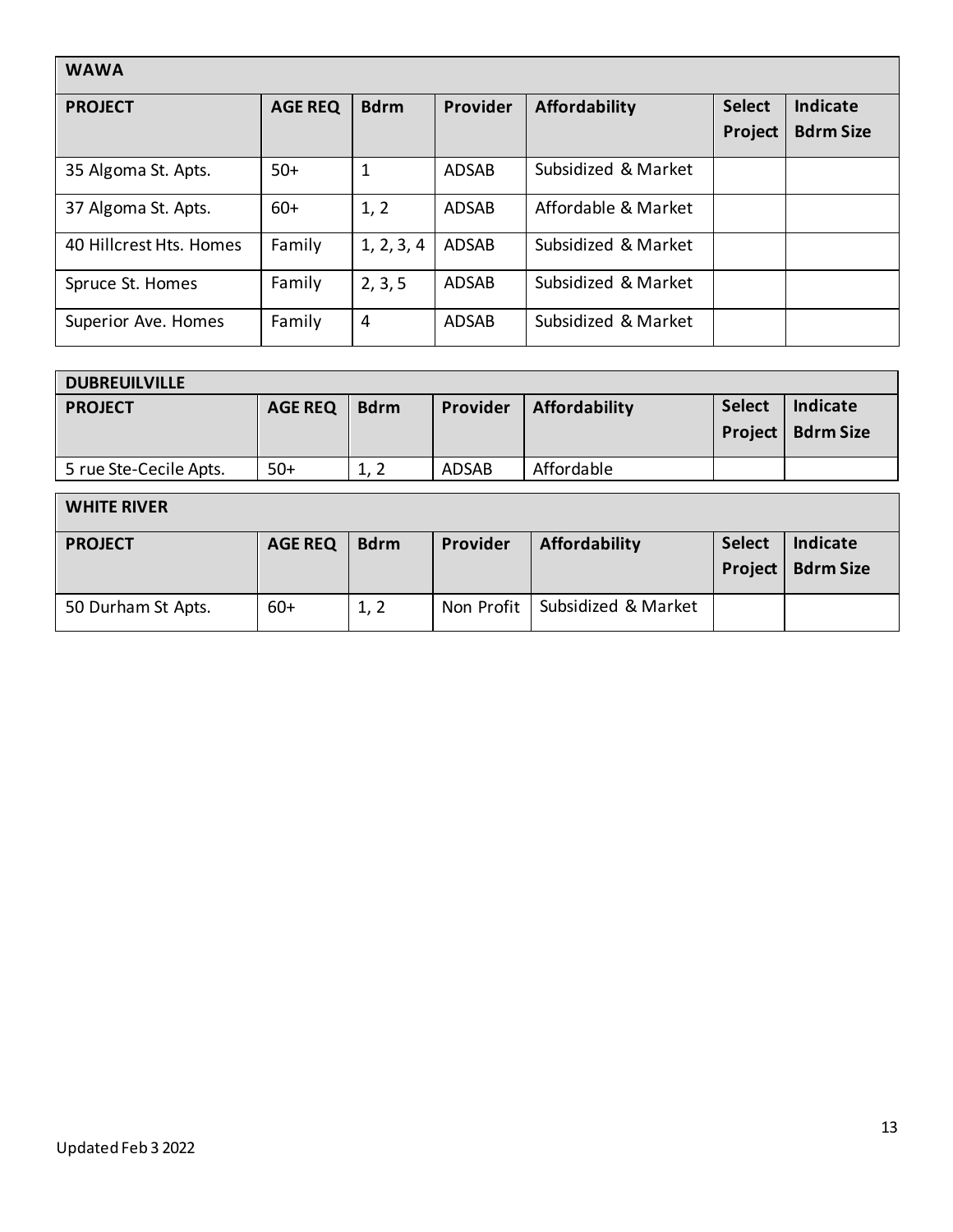### **\*\*Proceed to Declaration, Release and Consent to Information section on next page\*\***

#### **Declaration, Release & Consent to Information**

You are required to sign this form as a part of your Housing application with ADSAB. By signing this form, you are providing ADSAB with the following:

**(1)** Acknowledgement that ADSAB is collecting your information for the purposes of determining your eligibility to be active on the ADSAB Housing wait list for market rent, affordable or rent-geared-to-income (RGI) housing or other applicable shelter subsidies;

**(2)** Consent for ADSAB to share your information with other government agencies to determine/verify your eligibility; and

**(3)** Solemn declaration to ADSAB that all information you provide in your application is true, that you are in Canada legally, and that you understand your responsibilities regarding your housing application and/or applicable subsidy eligibility.

Please read this form carefully and sign in the space(s) provided below. All people 18 years of age and older who are going to live with you must sign this form.

#### **Notice of Collection of Information**

- $\triangleright$  I understand there are laws that allow ADSAB Housing Services to collect personal information about me.
- $\triangleright$  I acknowledge ADSAB is authorized to collect personal information on this application in accordance with section 13 of the Housing Services Act, 2011 and that the information will be used to determine eligibility for market rent, affordable and/or subsidized housing such as rent-geared-to income (RGI) and/or other applicable shelter subsidies.
- $\triangleright$  I understand that ADSAB Housing Services will use the information I give them:
	- $\checkmark$  to see if I qualify for the type of housing I have applied for;
	- $\checkmark$  to see if I continue to qualify for a subsidy such as rent-geared-to income (RGI);
	- $\checkmark$  to see if I qualify for housing with a Special Priority Program status;
	- $\checkmark$  for statistical reporting and policy research;
	- $\checkmark$  for referrals to appropriate programs or agencies.

#### **Consent to Share Your Information**

- $\triangleright$  I allow ADSAB to share my personal information, without further notice to me, with the Ministry of Municipal Affairs and Housing, the Housing Services Corporation, other municipal service managers or district social services administration boards or lead agencies as defined under the Housing Services Act, 2011 and each person or organization providing services by contract to any of them, if it is needed to make decisions or verify my eligibility for assistance under the Housing Services Act, 2011, the Ontario Works Act, 1997, the Ontario Disability Support Program Act, 1997 or the Day Nurseries Act, 1990.
- $\triangleright$  I allow ADSAB to give my personal information to government agencies that enforce the Income Tax Act and/or the Immigration and Refugee Protection Act.